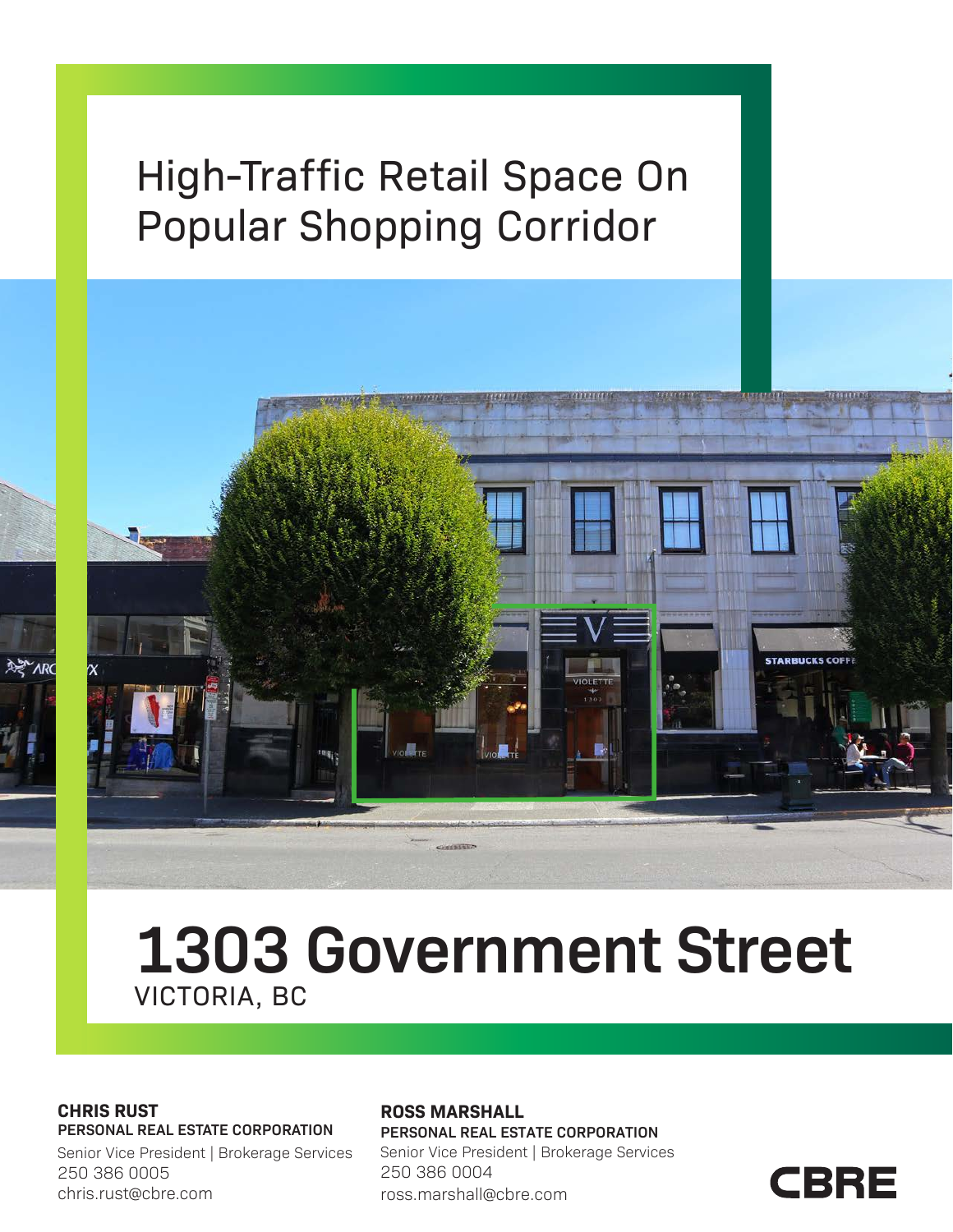# **1303 Government Street** VICTORIA, BC

## **THE OPPORTUNITY**

Unique opportunity to lease high-profile retail space along Victoria's popular Government Street shopping corridor. The subject space benefits from high foot-traffic counts year-round for both locals and tourists. In addition to its stunning heritage exterior, the space boasts a wellmaintained interior with ample natural light throughout. 1303 Government Street is situated next to many successful businesses, including Starbucks, Arc'Teryx, Patagonia, Eddie Bauer, Roots, Fjall Raven, Mountain Equipment Co-op, Lululemon, and more.

## **DETAILS**

| <b>SIZE</b>            | 2,060 SF                       |  |
|------------------------|--------------------------------|--|
| <b>NET RENT</b>        | <b>Contact Listing Agents</b>  |  |
| <b>ADDITIONAL RENT</b> | \$16.50 PSF (2020 estimate)    |  |
| <b>AVAILABILE</b>      | October 1st, 2022 (Negotiable) |  |

### **|| EXCELLENT LOCATION ALONG HIGH-TRAFFIC SHOPPING CORRIDOR**

- **|| HIGH-PROFILE SIGNAGE ON GOVERNMENT STREET**
- **|| BRIGHT SPACE WITH HIGH CEILINGS**
- **|| BEAUTIFUL STOREFRONT IN ICONIC HERITAGE BUILDING**



## **O** SUBJECT

| 1              | LULULEMON               | 11 | <b>NEW BALANCE</b>        |
|----------------|-------------------------|----|---------------------------|
| $\overline{2}$ | <b>MEC</b>              | 12 | <b>EARLS RESTAURANT</b>   |
| 3              | <b>DAVID'S TEA</b>      | 13 | THE BAY                   |
| 4              | <b>FJALL RAVEN</b>      | 14 | <b>BELOW THE BELT</b>     |
| 5              | GAP                     | 15 | <b>LUGARO</b>             |
| 6              | ARC'TERYX               | 16 | <b>GARRICK'S HEAD PUB</b> |
| $\overline{7}$ | <b>STARBUCKS</b>        | 17 | <b>IRISH TIMES PUB</b>    |
| 8              | PATAGONIA               | 18 | RUNNING ROOM              |
| 9              | <b>STREET JEANSWEAR</b> | 19 | <b>EDDIE BAUER</b>        |
| 10             | <b>ROOTS</b>            | 20 | <b>ECCO SHOES</b>         |
|                |                         |    |                           |

# Contact

#### **CHRIS RUST PERSONAL REAL ESTATE CORPORATION**

Senior Vice President | Brokerage Services 250 386 0005 chris.rust@cbre.com

#### **ROSS MARSHALL PERSONAL REAL ESTATE CORPORATION** Senior Vice President | Brokerage Services 250 386 0004 ross.marshall@cbre.com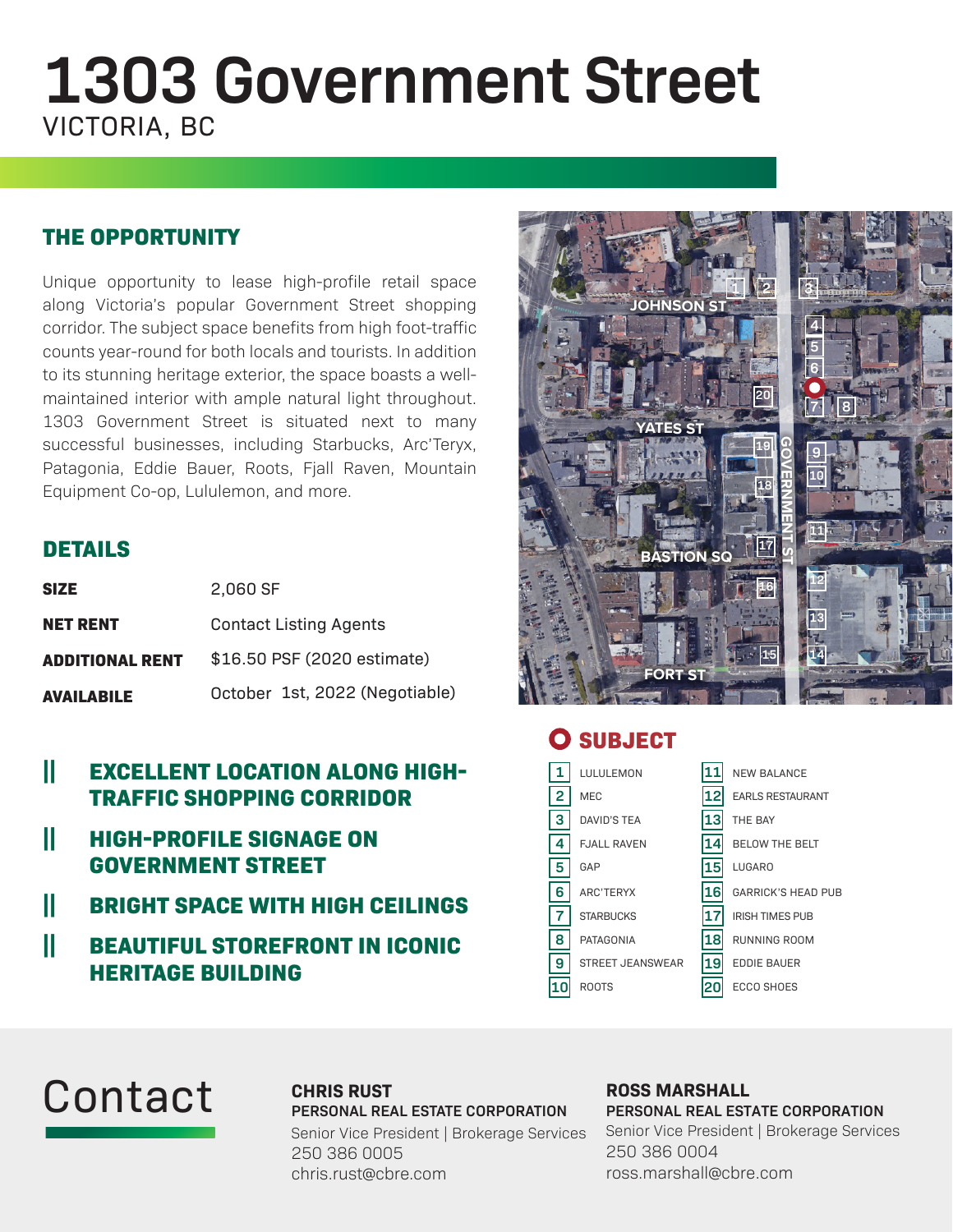



# 1303 Government Street, VICTORIA, BC **1303 Government Street, VICTORIA, BC**

## CBRE

CBRE LIMITED | 1026 Fort Street | Victoria, BC V8V 3K4 | www.cbrevictoria.com

This disclaimer shall apply to CBRE Limited, Real Estate Brokerage, and to all other divisions of the Corporation; to include all employees and independent contractors ("CBRE"). The information set out herein, including,<br>w Information should take such steps as the recipient may deem necessary to verify the Information prior to placing any reliance upon the Information. The Information may change and any property described in the Information<br> Analytics, Microsoft Bing, Google Earth.